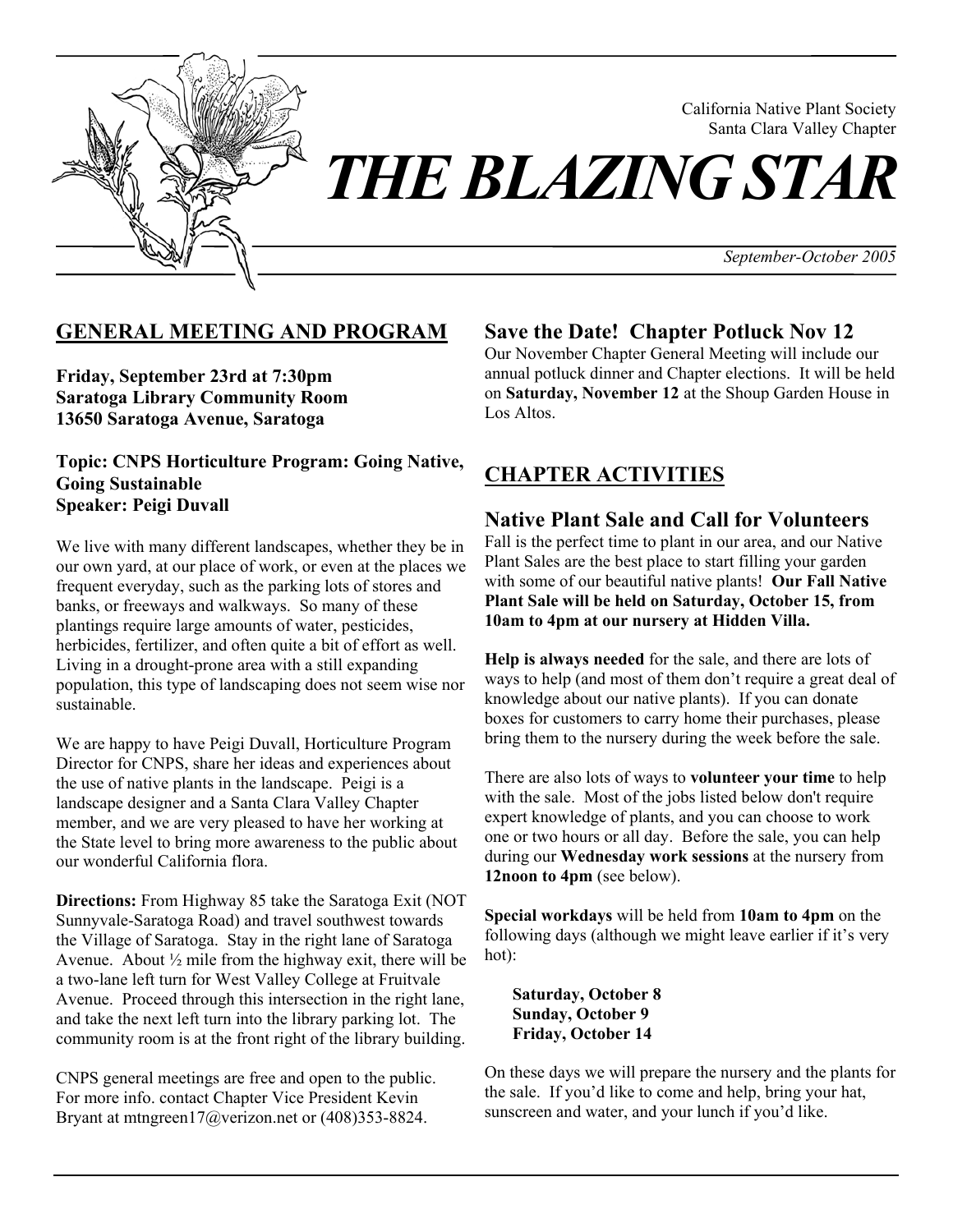#### **Help Needed on the Day of the Sale**

On the day of the sale, we need:

- People to help set up before the sale (starting at 8am)
- People to help with parking
- People to help clean up after the sale (4-5pm)
- **Cashiers**
- People who will write up the sales tags before customers go to the cashiers to pay for their plants
- People who will help customers take their purchases to their cars and bring back the wagons and carts to the nursery
- People who will answer customers' questions about the plants and help them decide which plants to purchase
- People to conduct a survey of sale visitors

The plant sales are always lots of fun to work at, and we hope you'll come and help! Lunch will be provided to volunteers on the day of the sale, too. You do not need to sign up in advance: just come to the nursery at the time you'd like to work. If you would like to sign up in advance, please contact one of the coordinators listed below with the time you'd like to work and the job you'd like to do (if you have a preference).

**Contact information** for the coordinators: Janet Gomez, plant sale co-coordinator, (408)978-2984, janet.gomez@gmail.com Kevin Bryant, plant sale co-coordinator, (408)639-0493,

mtngreen17@verizon.net

**Directions**: Hidden Villa is located on Moody Road west of Foothill College. From Hwy 280 in Los Altos Hills, take the Moody Road exit and head west. Two miles west of Foothill College, look for the Hidden Villa sign and driveway on the left. Proceed over the bridge, and park in the visitor center parking lot to your right. The Native Plant Nursery is at the greenhouse just beyond the visitor center.

# **Native Plant Nursery**

Our regular native plant nursery work sessions take place every **Weds.** from **12noon to 4pm**. For more information, contact Jean Struthers at (650)941-2586 or JeanStruthers@aol.com, or Ray Deutsch at (650)365-6136 or henrymarsh@yahoo.com.

# **Gardening with Natives**

Gardening with Natives meets monthly and includes a mix of seasoned native plant gardeners as well as beginners. Newcomers are always welcome.

On **Thursday, September 1, from 6-8pm** we will visit the Mountain View Mercy-Bush Park. This community park, located at the corner of Mercy and Bush streets near downtown Mountain View, was constructed in 2001 on 0.6 acres. It features a wide variety of native plants (coexisting with exotics) and a man-made dry creek. We will have an opportunity to see how these natives cope in a community park setting with low maintenance.

For more information about the park, see **www.ci.mtnview .ca.us/citydepts/cs/parks/mercy%5Fbush.htm.**

**Directions:** Take Hwy 101 to Shoreline Blvd. South. Turn left on El Camino Real, left on Castro St. and right on Mercy St. Follow Mercy St. to the Bush St. intersection.

Our meeting on **Thursday, October 6**, is a very special one: a talk at **6:30pm** on "Propagating California Natives" by Matt Teel of Yerba Buena Nursery, followed at **7:30pm** by the popular Seed and Cutting Exchange. Bring seeds and cuttings of native plants from your garden to share. Bring plastic bags and/or containers in which to take them home. **Location** will be at the PCC-- see directions below.

Contact the GWN Steering Committee at GardeningWithNatives@yahoo.com or call Arvind Kumar at (408)274-6965, to be added to the GWN newsletter email list, provide input, or receive more information.

**Directions to the PCC:** The PCC (Peninsula Conservation Center) is located at 3921 E. Bayshore Road in Palo Alto. From Highway 101, take the "San Antonio North" exit, get immediately into the left-hand turn lane, and turn onto East Bayshore. This will curve around to the left, then right. Turn right on Corporation Way. Then turn into the first driveway on your left, which leads to the PCC parking lot.

# **Keying with Natives**

Join us on the last **Friday** of every month, from **6:30pm - 8:30pm,** in a fun gathering to meet with other native plant enthusiasts to sharpen your keying skills. We meet at the PCC building in Palo Alto. The next meetings will be **August 26, September 30,** and **October 28.** 

David Houston has provided a few entries from a journal the KWN group has started keeping, which contains some of the plants they've keyed out and some of the tips they've learned.

A type of hedge nettle, *Stachys ajugoides*, is one of the plants we attempted to key. This plant belongs to the mint or Lamiaceae family. We started with Toni Corelli's book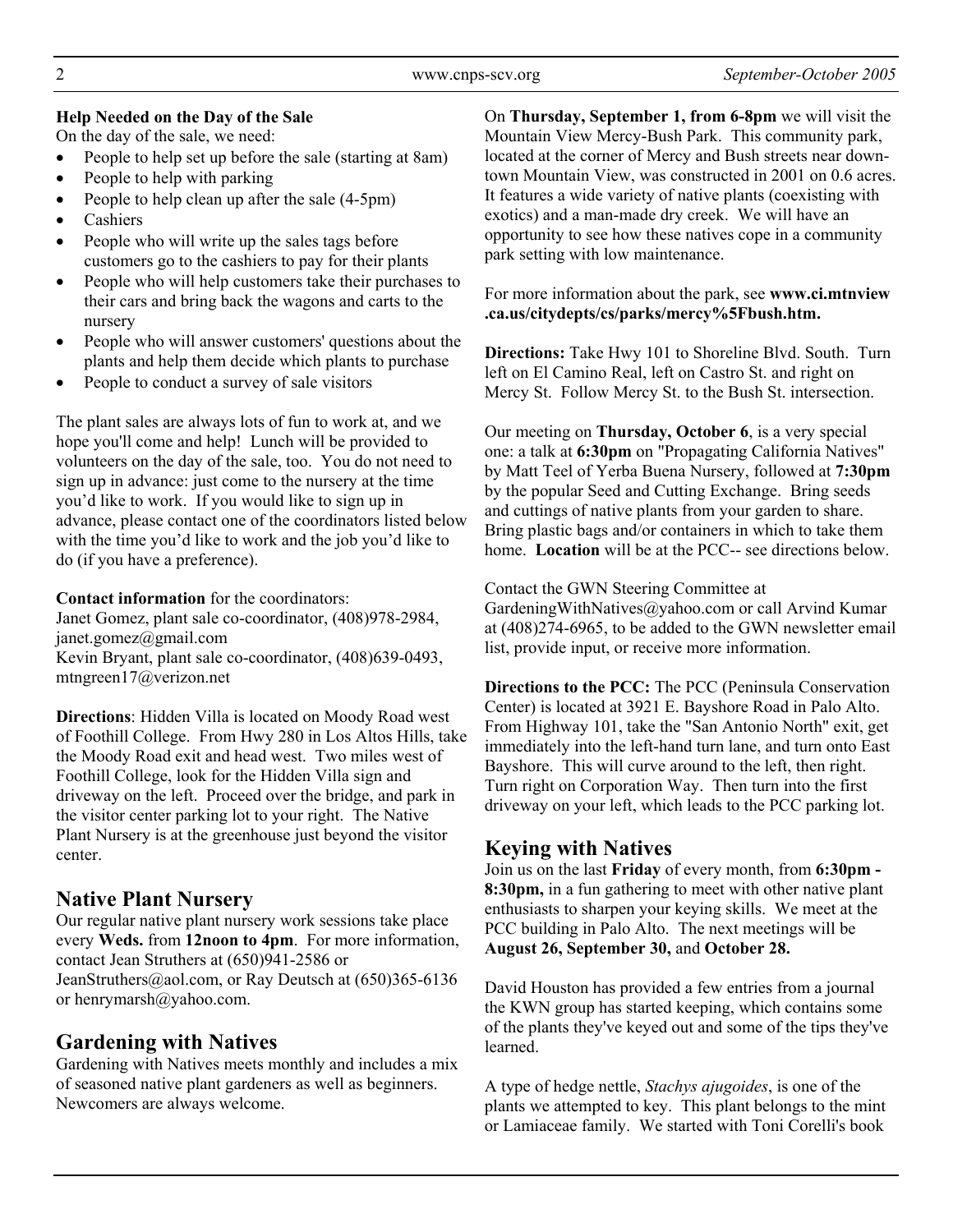on Edgewood Park since it contains fewer mints then the book by Thomas and other books we use. Also Toni's book was a good choice because Michael Yantos collected the plant sample at Edgewood Park. According to Beidleman and Kozloff's book the subspecies is likely to be ajugoides (bugle hedgenettle) or rigida (rigid hedgenettle).

I chose this entry from the journal because it demonstrates a few of the tricks we've learned from experienced participants such as Sally Casey. Most important is that choosing the book with the least number of choices can greatly speed up the process. Another interesting point which is less obvious is that if you have the flower, fruit, leaves, stem and root of the plant you have a much better chance of completing the keying process. Yet another interesting fact about this entry is that sometimes a trinomial or subspecies approach is necessary in order to identify the plant in question.

Mulefat, *Baccharis salicifolia*, [*B. viminea*], is a plant that is in the sunflower or Asteraceae family. I collected a sample of this plant from Arastradero Nature Preserve and brought it to our KWN meeting last fall. Note that the name of the species of this plant has been changed. This happens quite often as botanists continue to learn more about the origin or details of a particular plant as more in depth analysis occurs.

Oso berry, *Oemleria cerasiformis*, is a plant that is in the Rose or Rosaceae family. Even though the plant's collector, Melanie Cross, couldn't join us that evening, we gladly keyed out the plant for her and emailed her our results. This is a great service that our group provides for the CNPS community. We encourage you to join us in the future at our monthly KWN meetings.

Please bring a locally collected plant with flower or fruit if jumped in sooner! available, and an interest in learning how to key out or identify local plants. Microscopes, lamps and keying books are supplied but you may bring your own. Contact David "Tex" Houston for more details, (650)962-9876 x347 or davidh@acterra.org.

# **Habitat Restoration at Edgewood Park**<br>Loin Ken Himes to help remove invasive exotic plants and One rewarding way to get involved is to serve as a Chapter

Join Ken Himes to help remove invasive exotic plants and protect Edgewood's sensitive habitats. **Friday sessions, at 8:30 am**, occur year-round. **Wednesday evening sessions begin at 5:30 pm**.

We will no longer meet on Wednesdays after daylight savings time ends. The **last Wednesday evening session** will be **October 26**.

For more information, call Ken at (650)591-8560. For the Friday sessions call Ken or contact John Allen at jcakwa@earthlink.net.

# **STATE CNPS NEWS**

#### **Pamela Muick Departure**

Pamela C. Muick, Ph.D., Executive Director of CNPS, has recently left CNPS; her immediate plan is to take a welldeserved sabbatical, culminating nine years of serving as a non-profit executive director. Pam visited our Chapter several times and was a wonderful guest and inspiring teacher. Please join us in wishing her the best in her future activities.

#### **Conservation Visioning Meetings**

The Santa Clara Valley Chapter hosted a Conservation Visioning Meeting for state staff and Bay Area conservation volunteers on July 9. This was one in a series of meetings held around the state this year, which will culminate in a presentation at the Chapter Council on **September 10.** Minutes from the meeting can be found at **www.cnps.org/programs/conservation/meetings.htm.** 

## **PRESIDENT'S MESSAGE: Volunteering**

*By Judy Fenerty, Chapter President* 

Although I have been a member of CNPS for many years, I only began to actively volunteer during our recent vegetation assessment project at Coyote Ridge. Since then, I have been consistently inspired by the depth of knowledge and enthusiasm for our native flora among our membership, and the dedication of our volunteers. I often wish I had

If you've been a member for a while, but haven't had a chance to volunteer, I encourage you to take advantage of the opportunity. We have many on-going committees, and we're always looking for folks who are able to tackle special projects.

Officer. A nominating committee will shortly present the slate of candidates for the 2006 Officer nominations, and the annual election will be held at the November 12 potluck. All Officer positions are open to current Chapter members. If you would like to know more about running for Chapter office, or would like to volunteer in another capacity, please contact me or any of the officers listed on page 5.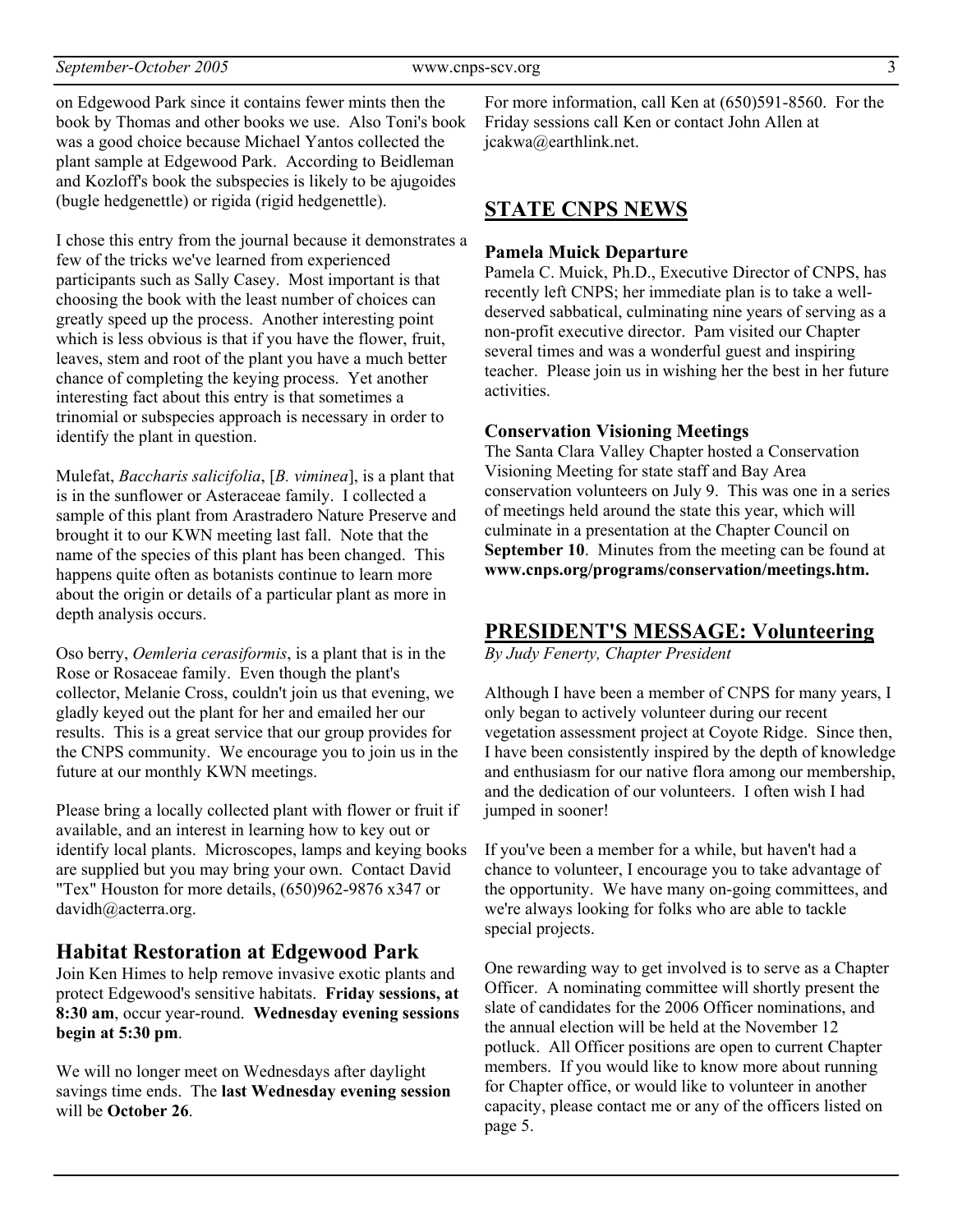

#### **Woolly Bluecurls** ©2005 Ann Miller

Woolly Bluecurls (*Trichostema lanatum*) is a strikingly beautiful evergreen shrub to 4', with fragrant foliage and fuzzy purple flowers in late spring. It wants full sun, lean soil, excellent drainage, and *no summer water*. It has a reputation for being "difficult" because the average garden is moister and richer than it can stand, but it is the ultimate combination of low maintenance and beauty. It's a favorite of hummingbirds and is a good choice for cut flowers. This member of the mint family is found from Monterey County southwards to San Diego County.

# **CHAPTER FIELD TRIPS**

**Chapter field trips** are free and open to the public. They are oriented to conservation, protection and enjoyment of California native plants and wildlife, and we adhere to all rules and guidelines for the lands on which we are visiting.

**In our region it is very important to be prepared for hiking on rugged & steep terrain, wide temperature ranges and rapidly changing conditions at any time of year. All participants should wear sturdy footwear and carry sufficient water, sun protection, food, layers, personal first aid and other supplies you may need. If** 

**you have any questions about your ability to participate in a particular field trip, please contact the trip leader in advance.** 

## **Sep 20 Tue 7pm Field Trip Planning Meeting**

Looking for a fun and easy way to contribute to an important chapter activity? Join us at our next field trip planning meeting, where we will be brainstorming to come up with exciting places for our Chapter to explore. We will be forming a new field trip committee to look for ways to enhance our chapter's field trip experience. If you're looking for a way to get involved, but don't have much time to give, this is a great job for you. The committee will meet at most four times per year, and no experience is required.

The meeting will be held at the Peninsula Conservation Center (PCC) in Palo Alto, 3921 E. Bayshore Road. Contact Kevin Bryant at mtngreen17@verizon.net or (408)353-8824, for details, or if you have input but can't attend.

# **Sep 24 Sat 10am Oaks of Monte Bello Open Space**

Monte Bello Ridge is an excellent place to hone our identification skills for California's native oaks, with seven species known to reside there. We will look at ways to tell our oaks apart, with plenty of practice along the way. We'll expect to see some late summer and autumn blooming plant species as well.

This is an approx. 5 mile hike with a 600 ft. gain in elevation. Bring water, lunch, and sturdy hiking footwear. We'll have lunch near the top of Black Mountain. We will return before **3pm**.

Directions: Meet at the Monte Bello Open Space parking lot, on Page Mill Rd. 7 miles west of I-280, or 1 mile east of Skyline Blvd. Contact Kevin Bryant at (408)353-8824 or mtngreen17@verizon.net for details.

#### **Oct 9 Sun 11am Coastal Prairie at New Brighton Beach**

The tourists are gone and the weather is usually beautifully summer-like in Santa Cruz County around this time of year. It's a great time to have a little picnic at the beach, and then work it off with a 1 to 2 mile walk to explore the coastal prairie on the terrace above. There should be a few surprise plant species in bloom here this time of year, scattered among dried introduced annual grasses and perennial native grasses. Bring whatever kind of beach picnic you'd like; there are tables, BBQ grills, and facilities available here.